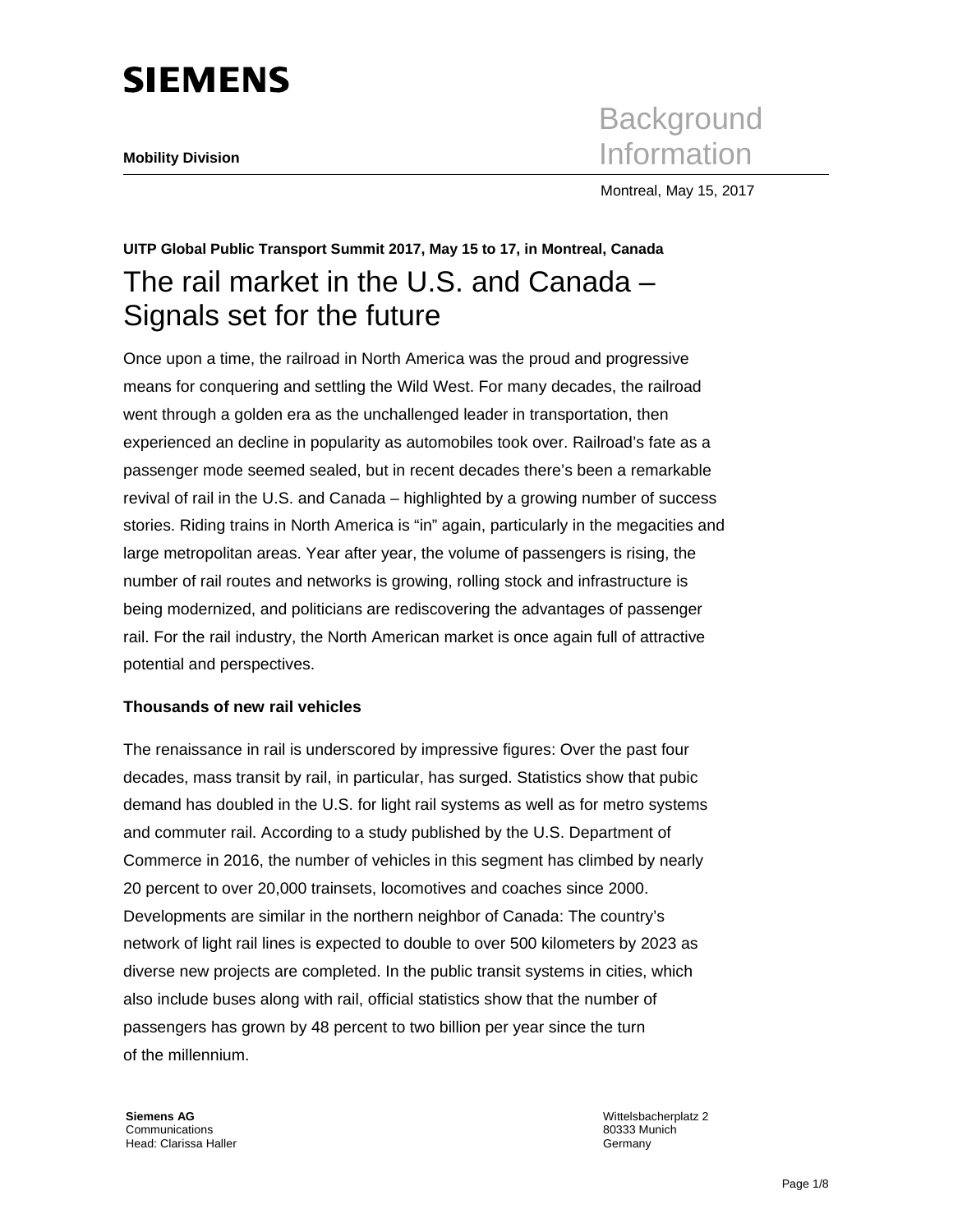#### **Double-digit growth in the light rail segment**

The dramatic development in the light rail segment can be seen in the latest numbers from the American Public Transportation Association (APTA) for the past year. In the first nine months of 2016, the number of light rail passengers in 14 U.S. cities grew by an average of 4.3 percent, whereby Seattle, Houston, Baltimore, New Orleans and Phoenix showed clear double-digit growth. In 2013, public mass transit in the U.S. exceeded the mark of ten billion passengers a year for the first time; nearly half of them used rail transport and the remainder rode in greatly expanded bus systems.

The ten-billion mark shows, however, that the U.S. continues to be an automobile paradise: The volume of mass transit passengers there is no bigger than in Germany, a country with only one-third the population. Rail mass transit in North America is limited to urban centers, but is truly indispensible there, just as it is in German cities. New York's skyscraper heart of Manhattan is a prime example: Around 60 percent of the people there – in particular the daily commuters – travel by rail.

#### **New attractiveness for city centers**

The reasons for this development in North America are no different than in Europe. Major North American cities are also rapidly growing as a result of the rural exodus being seen worldwide. Growing problems with traffic congestion as well as with parking capacities have led many city administrations and parliaments to rediscover the advantages of mass transit. As a result, there are cities that are specifically seeking to make the neighborhoods around railroad stations more attractive. And others that are making less crowded city districts more attractive by providing completely new rail lines.

Among the pioneers of this development is the city of Portland in the state of Oregon, on the Pacific coast. Back in the 1980s, one observed an increasing deterioration of the city's downtown area. Since then, a major urban development program has successfully revived the area by providing a steadily expanding mass transit network with five light rail lines as the backbone of the system. The residents of the Greater Portland area have gratefully embraced the concept: They prefer to live in quiet and green suburbs, leave their cars in free park & ride parking lots at the edge of the city, and take the trains easily and quickly downtown, now the heart of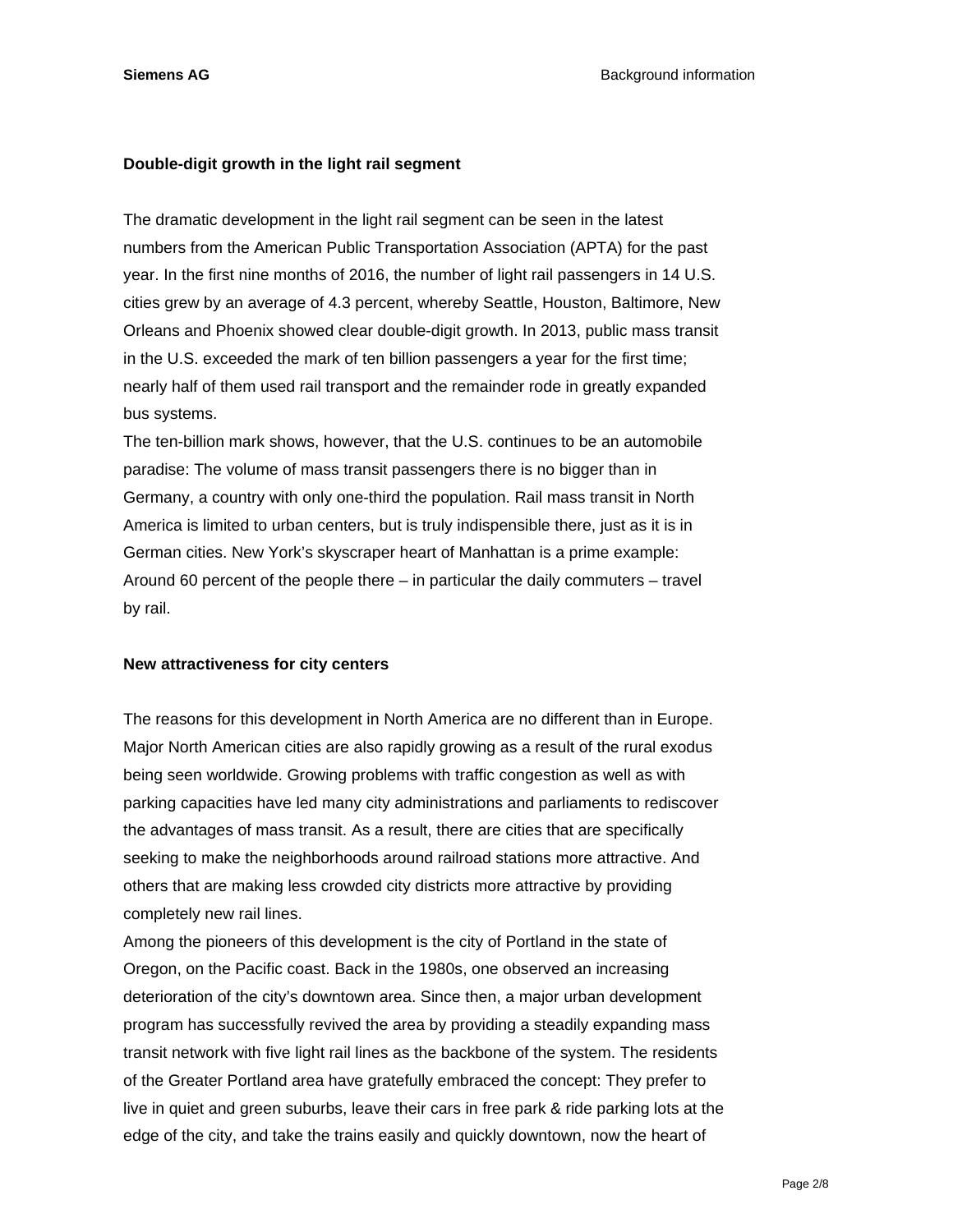**Siemens AG Background information Background information** 

an attractive urban life with promenades, shopping streets and a lively scene of cultural offerings, restaurants and bars. Siemens has been a partner of this project since its inception, and recently delivered 18 light rail trains for the newest stretch, the Orange Line.

#### **52 projects for Toronto's "Big Move"**

Another example of the development of attractive light rail systems is the Greater Toronto area in Canada. In 2006, the government of Ontario founded the Metrolinx Agency to modernize and expand public transportation in the region in and around Toronto to the north and west of Lake Ontario. In 2009, the organization was merged with the regional rapid transit operator GO Transit. The first major project was the construction of an airport line running from the Union Station in downtown Toronto out to the city's international airport. In the meantime, the focus downtown is on realizing a mass transit plan with no fewer than 52 projects. The plan is called the "Big Move" and is overseeing the speedy development and expansion of the region's rail and bus network. Siemens Canada is participating in this project with the delivery and installation of modern instrumentation, control and safety systems. While the light rail projects in recent decades were primarily focused on solving inner-city traffic problems, more recent projects are now increasingly emphasizing aspects like improving the quality of life and providing climate protection through electromobility. One example is Canada's capital Ottawa, which expects its population to grow around 30 percent by 2031. Ottawa is currently constructing the Confederation Line, planned to be a reliable, environmentally friendly, 12.5-kilometer long light rail system, including a 2.5-kilometer long tunnel, designed to relieve traffic congestion in the inner city. Siemens is delivering nine substations for the line's power supply. A large section of the line will be completed in the summer of 2017, in time for celebrating Canada's  $150<sup>th</sup>$  anniversary. Upon completion of the full line, it is estimated that around 10,000 passengers an hour will use the line in each direction, and that it will lead to a reduction of 94,000 tons of harmful emissions a year by 2031.

#### **Walking to the next train station**

Another example is Surrey, the second largest city in the Canadian Province of British Columbia. Surrey has a population of 500,000 and is part of the greater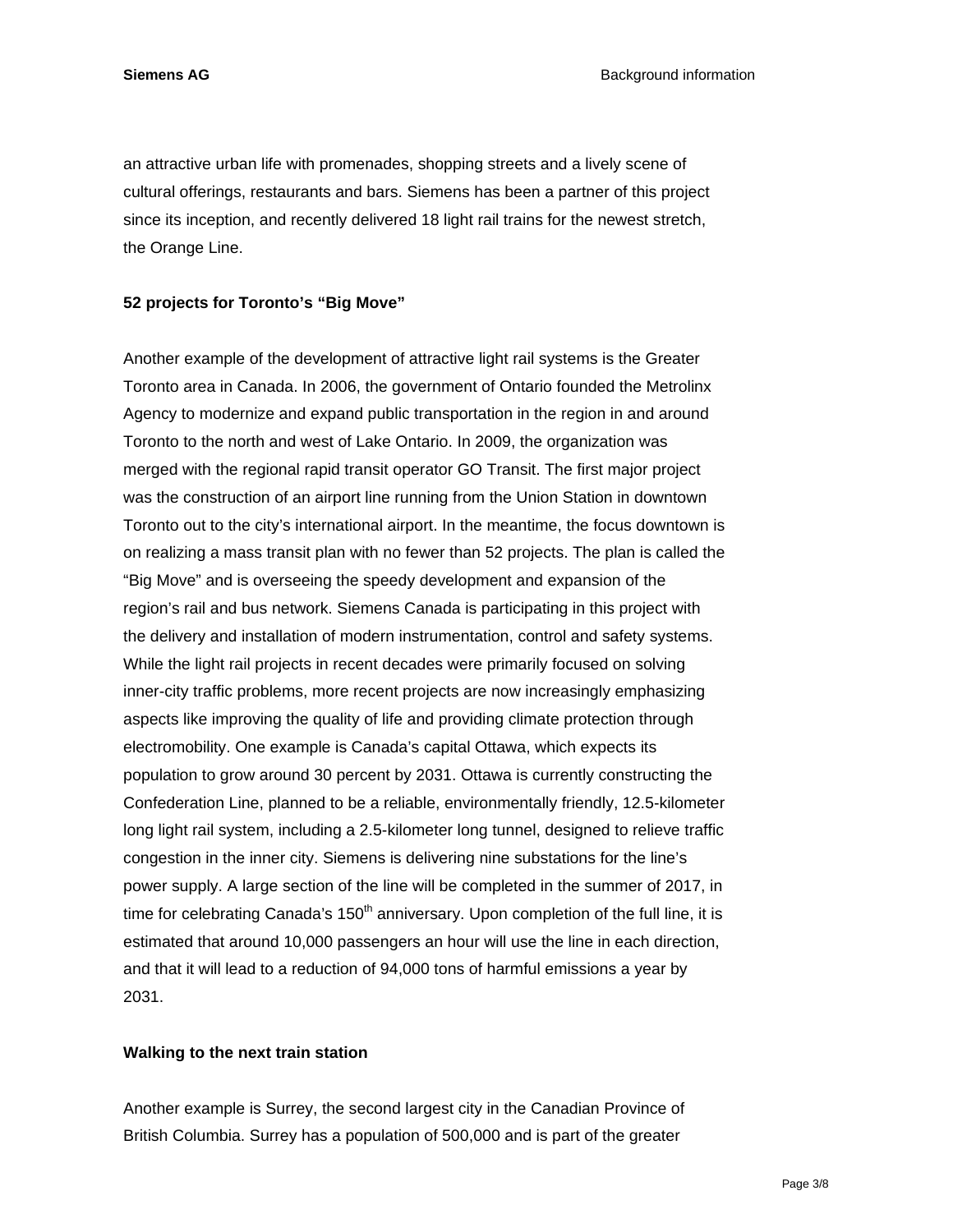**Siemens AG Background information Background information** 

metropolitan area of Vancouver. With its favorable cost of living, the city is one of the fastest-growing communities in Canada and it is estimated that within the next 30 years, Surrey expects to attract an additional 300,000 residents, thus overtaking neighboring Vancouver.

How can the mobility of the city's residents be secured? In 2014, Surrey decided to build a light rail system. Two lines with a total length of 27 kilometers and 19 train stations will provide ground-level, reliable and environmentally friendly rapid transit service for the residents. The system in Portland is being discussed as a possible model. The routes of the two lines are being planned so that nearly 200,000 residents can reach local train stations by foot. When the two lines are completed, the city expects to serve eleven million passengers a year and achieve a significant reduction of traffic congestion – and a reduction of harmful emissions by around 15,000 tons per year.

Intercity rail transport in the U.S. is also showing growing numbers of passengers. The state-operated railway company Amtrak has increased its passenger volume by 50 percent over the last two decades to roughly 30 million a year, and achieved a new record of 31 million customers in 2016. Roughly one-third of the passengers travel in the long-distance trains running along the North East Corridor (NEC) between Washington D.C., New York and Boston. Nearly 15 million passengers use commuter and intercity trains operating in heavily populated regions of the states, and around five million customers choose comfortable long-distance trains for multiple-day trips across the North American continent. The network operated by Amtrak covers around 34,000 kilometers, and is roughly the same size as Germany's rail system. Amtrak serves more than 500 railway stations in 46 states, and operates around 300 trains a day. These trains run only in part on Amtrak's own rail network: most of the tracks used belong to the large freight rail companies in the states.

#### **Amtrak – the railroad for the U.S.**

Amtrak was established in 1970 by the U.S. government with the Rail Passenger Service Act, following the bankruptcy of Penn Central, the last major privately owned passenger railroad in the country. After decades of steadily declining demand due to the growing dominance of automobiles and airplanes, Amtrak was founded as the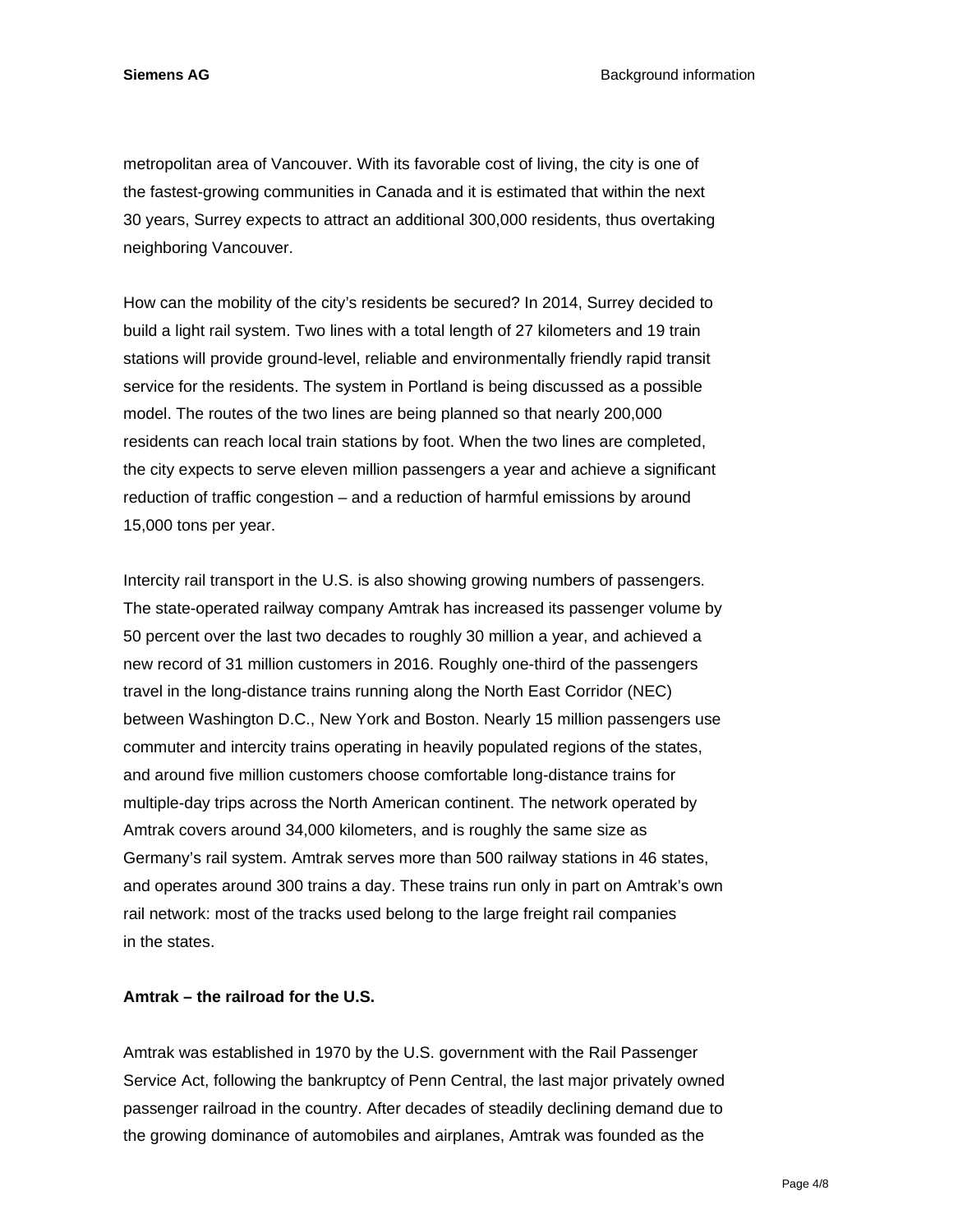National Railroad Passenger Corporation (NRPC) in order to take over operation of the country's remaining passenger service as of May 1971 and develop it. This move ushered in a new era of rail in the U.S. The train fleets were gradually modernized with state investments and rail routes were restored. In 2008, the U.S. government passed the Passenger Rail Investment and Improvement Act that confirmed its responsibility to maintain and further develop railroads in the country. Amtrak's showcase rail network is the North East Corridor (NEC) on the east coast, where rail service has been continually improved and expanded since the 1970s. The 700-kilometer NEC stretches from Washington D.C. to Boston, has been completely electrified since 2000, and can be operated at speeds of up to 200 km/h in certain sections. According to Amtrak, the company carries three times as many passengers between Washington D.C. and New York as all airlines combined; the trip takes just under three hours.

#### **Course set for rejuvenation**

The further success story of Amtrak depends on whether the government will continue to invest in the future of the railroad in the U.S. In a hearing before the U.S. Senate, Amtrak's President and CEO Wick Moorman made it clear that there is growing demand for the service. Some 45 years after Amtrak was established, the company's fleet for mass transit and mainline transport as well as the country's rail infrastructure – from engineering structures to control and safety systems – have to be sustainable rejuvenated. In particular, Moorman pointed to the heavy stress and loads on the NEC network, where up to 2,200 express trains, regional trains and freight trains operate daily on 100-year-old rail lines. With the Amtrak Cities Sprinter as an electric locomotive for the NEC and the diesel-electric variant "Charger," Siemens has already made a decisive contribution to renewing the NEC fleet with advanced, energy-efficient and climate-friendly locomotives. Amtrak is also an interesting customer for European competitors Alstom and Bombardier, who delivered trainsets for the NEC.

#### **VIA Rail – Saving passenger service in Canada**

The Canadian government has also been engaged in providing passenger rail service since the 1970s and founded VIA Rail Canada for that specific purpose. The background behind this move: The two privately owned Canadian railroads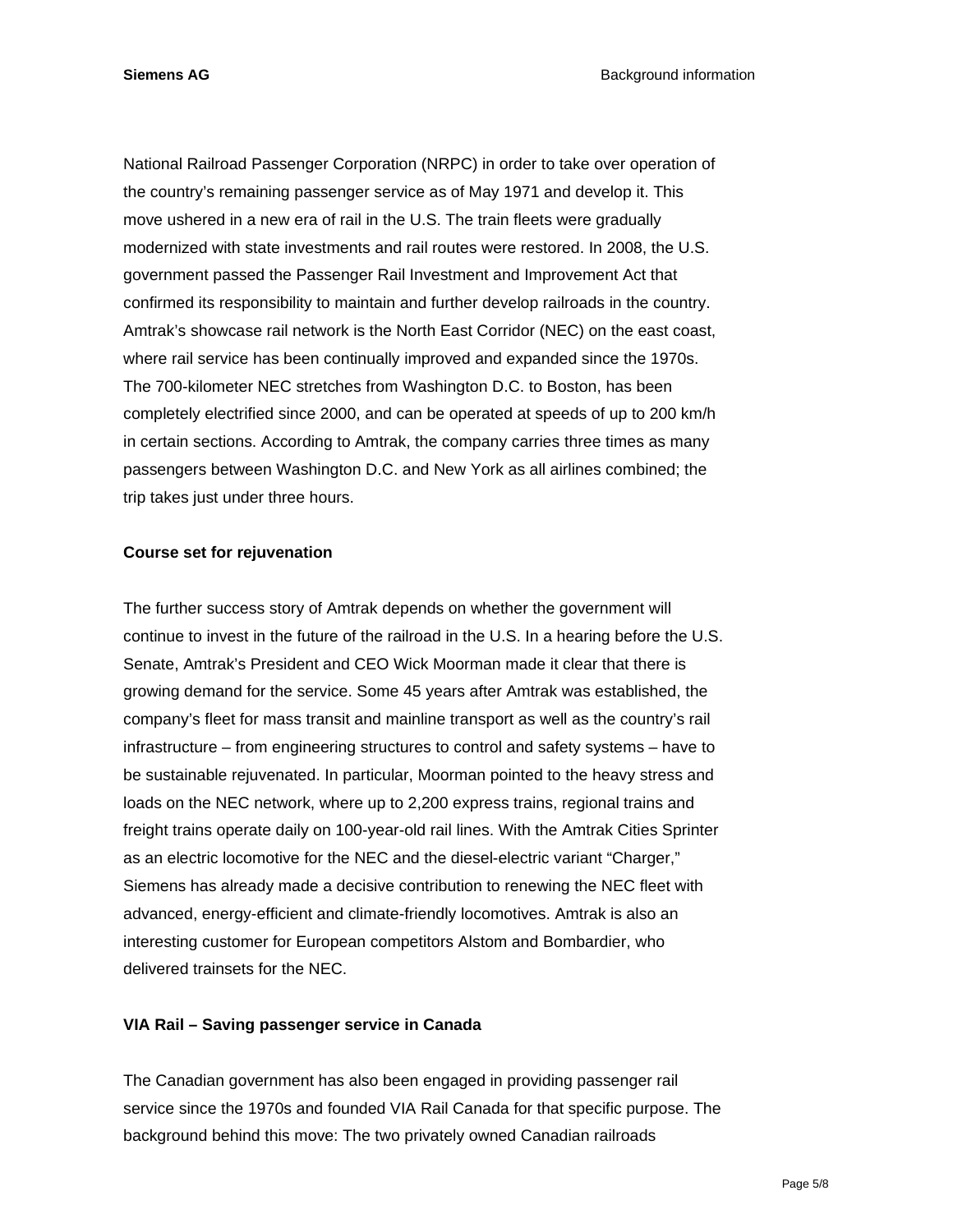**Siemens AG Background information Background information** 

Canadian Pacific and Canadian National had increasingly concentrated on the lucrative freight business since the 1960s and neglected their passenger service. When they announced plans to completely terminate passenger service, the Federal government stepped in and took over the service following the example of Amtrak in the U.S.

Since then, VIA Rail has been operating a modest service with fewer than 500 trains per week on a 12,000-kilometer network that is 98-percent owned by freight railroads. The main passenger business is the intercity service in the southeastern part of the country with cross-border connections to the U.S. There is also some regional service in a few areas that are difficult to reach by road in the country's extreme winter months. A touristic highlight in Canada is the transcontinental "Canadian" that crosses the country from Toronto to Vancouver, covering the 4,500 kilometers in four nights and three days.

#### **Freight train priority stops intercity trains**

The relative unimportance of passenger rail service in Canada is illustrated by two numbers: Only 77 million passengers a year use commuter trains run by regional operators, and just four million customers a year take longer trips between cities with VIA Rail. Canadian rail authorities believe the reason for this low usage of trains lies in a special problem of the country's railroad system. On the nation's long rail routes, freight transport – which comprises 95 percent of the total transport volume – always takes priority over passenger service.

Particularly in the heavily populated eastern parts of the country, there isn't sufficient capacity for offering regular hourly passenger service that would motivate far more customers to switch to rail. To remedy this situation, discussions are focusing on the High Frequency Rail Project that proposes building a dedicated passenger line from Toronto via Ottawa to Montreal. An approximately 550-kilometer long electrified rail line exclusively reserved for passenger service would sustainably reduce the negative environmental impact from automobiles. This stretch would serve as the basis for a rail network that would be further extended to the west and east. As VIA Rail notes in its annual report, the project could be implemented within four years and herald a new future for rail in Canada – and require an investment totaling around three billion euros.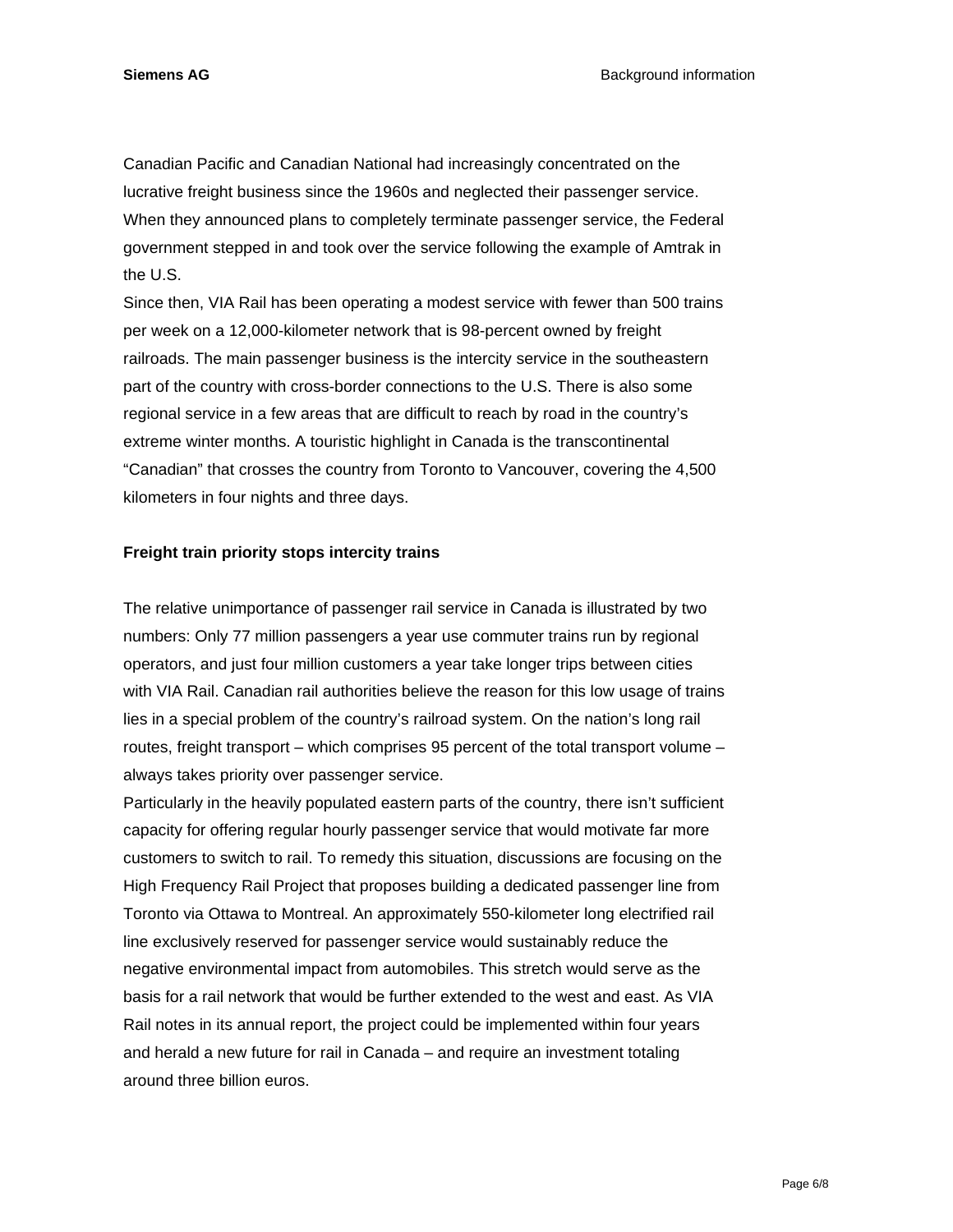#### **High-speed rail development**

High-speed rail projects in the U.S. also involve enormous sums and critical assessments. A groundbreaking ceremony was held for the high-speed project in California two years ago. And near the city of Fresno in the Central Valley roughly half way between San Francisco and Los Angeles, the first bridges have already been completed for the new line to San Jose and San Francisco in the north. Yet further to the south, even the route of the proposed line hasn't been finalized. The project was promoted and given financial support during President Obama's presidency.

However, this support ran into resistance from the Republicans in Congress. The Committee on Transportation and Infrastructure in the House of Representatives has expressed reservations against the new high-speed lines for financial reasons and would prefer to improve the nation's rail infrastructure on a broad front with intercity connections. Supporters of the high-speed projects now hope President Trump will deliver on a campaign promise to focus on improving and developing infrastructure in the states. However, in a paper prepared by a circle of White House advisors listing 50 projects, California High Speed Rail was not among them.

### **Visions for the North East Corridor**

Ambitious visions for the coming decades include a completely new rail line to supplement the NEC: the line would run 700 kilometers though the countryside and megacities. With the necessary complex routing and construction, speeds of up to 225 km/h could be permitted and the travel time between Washington D.C. and Boston would be shortened to three-and-a-half hours. There are also major plans for constructing a 450-kilometer high-speed line between Chicago and St. Louis. The present rail line would first be improved so that modern rolling stock could operate at 180 km/h rather than the 130 km/h possible today. In the more distant future, a new line capable of handling speeds up to 350 km/h would be built for Illinois High Speed Rail. There is certainly plenty of potential for attractive rail transport here: Studies indicate that 35 million trips are taken between the two cities every year. At present, 99 percent of the travelers drive or fly.